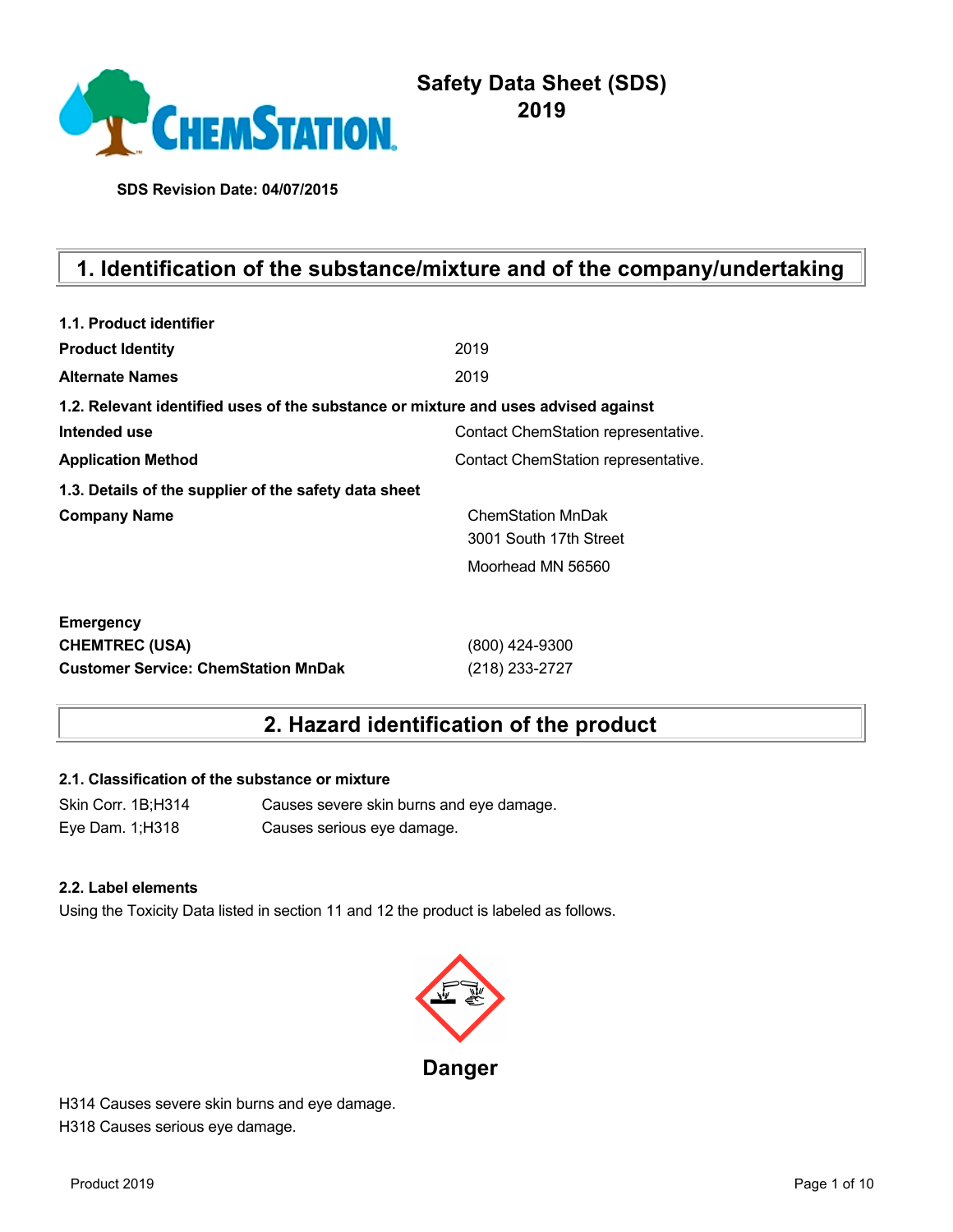### **[Prevention]:**

P260 Do not breathe mist / vapors / spray.

P264 Wash thoroughly after handling.

P280 Wear protective gloves / eye protection / face protection.

### **[Response]:**

P301+330+331 IF SWALLOWED: Rinse mouth. Do NOT induce vomiting.

P303+361+353 IF ON SKIN (or hair): Remove / Take off immediately all contaminated clothing. Rinse skin with water / shower.

P304+340 IF INHALED: Remove victim to fresh air and keep at rest in a position comfortable for breathing.

P305+351+338 IF IN EYES: Rinse continuously with water for several minutes. Remove contact lenses if present and easy to do - continue rinsing.

P310 Immediately call a POISON CENTER or doctor / physician.

P363 Wash contaminated clothing before reuse.

### **[Storage]:**

P405 Store locked up.

### **[Disposal]:**

P501 Dispose of contents / container in accordance with local / national regulations.

## **3. Composition/information on ingredients**

This product contains the following substances that present a hazard within the meaning of the relevant State and Federal Hazardous Substances regulations.

| <b>Ingredient/Chemical Designations</b>                               | Weight %   | <b>GHS Classification</b>                                                                              | <b>Notes</b>   |
|-----------------------------------------------------------------------|------------|--------------------------------------------------------------------------------------------------------|----------------|
| Sodium hydroxide<br><b>CAS Number:</b><br>0001310-73-2                | $1.0 - 10$ | Skin Corr. 1A:H314<br>Acute Tox. 4:H312                                                                | $\vert [1][2]$ |
| <b>Tetrasodium EDTA</b><br>0000064-02-8<br><b>CAS Number:</b>         | $1.0 - 10$ | Acute Tox. 4;H302<br><b>Eye Dam. 1;H318</b>                                                            | $[1]$          |
| Ethylene glycol monobutyl ether<br><b>CAS Number:</b><br>0000111-76-2 | $1.0 - 10$ | Acute Tox. 4:H332<br>Acute Tox. 4:H312<br>Acute Tox. 4:H302<br>Eye Irrit. 2:H319<br>Skin Irrit. 2:H315 | [1][2]         |
| longchain alcohol alkoxylated<br><b>CAS Number:</b><br>0166736-08-9   | $1.0 - 10$ | Acute Tox. 4:H302<br><b>Eye Dam. 1:H318</b>                                                            | [1]            |
| Sodium silicate<br>0001344-09-8<br><b>CAS Number:</b>                 | $1.0 - 10$ | Acute Tox. 4:H302<br>Skin Irrit. 2:H315<br><b>Eye Dam. 1:H318</b>                                      | [1]            |

[1] Substance classified with a health or environmental hazard.

[2] Substance with a workplace exposure limit.

[3] PBT-substance or vPvB-substance.

\*The full texts of the phrases are shown in Section 16.

## **4. First aid measures**

### **4.1. Description of first aid measures**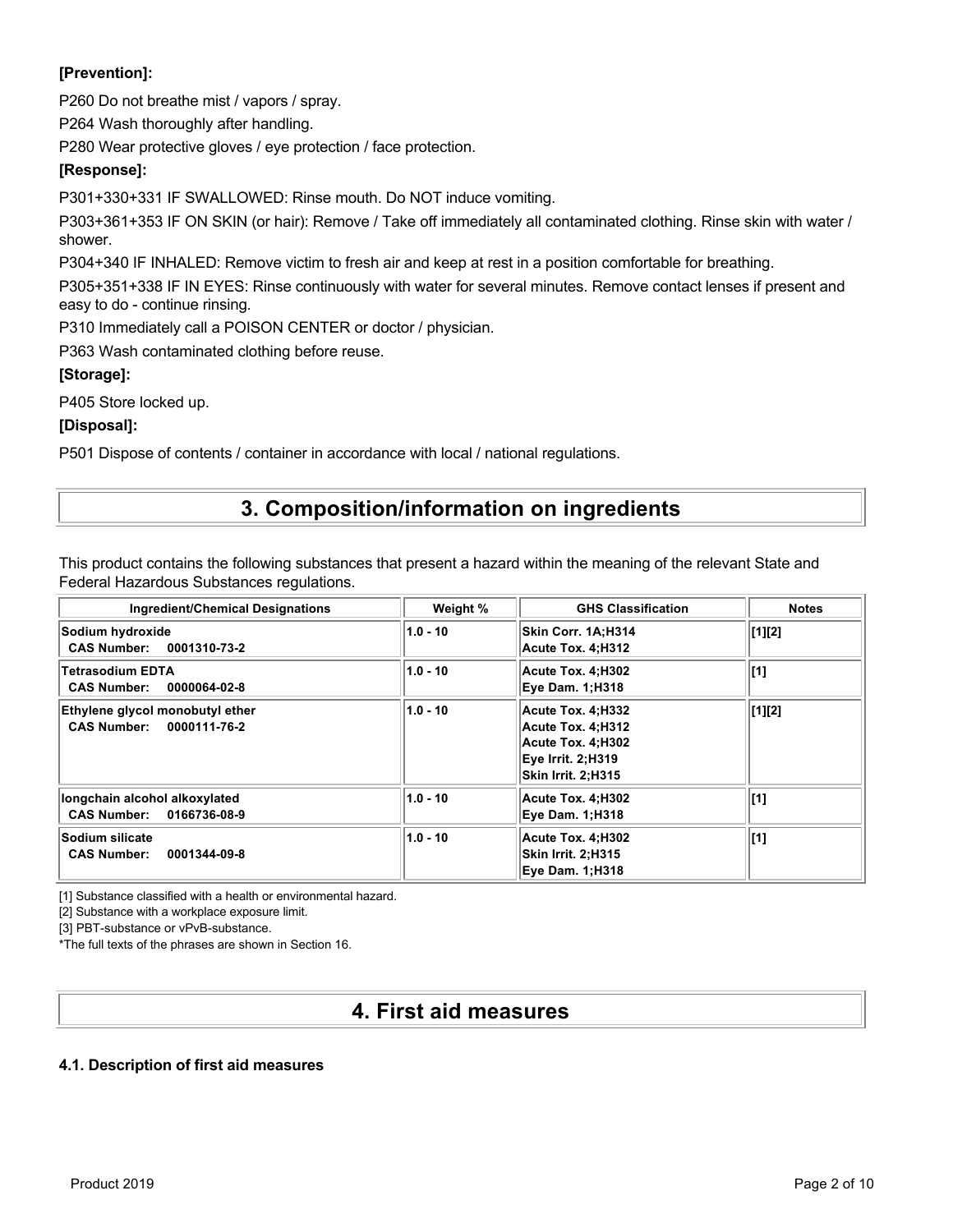| General           | Move victim to fresh air.<br>Call 911 or emergency medical service if deemed necessary.<br>Give artificial respiration if victim is not breathing.<br>Do not use mouth-to-mouth method if victim ingested or inhaled the substance; give artificial<br>respiration with the aid of a pocket mask equipped with a one-way valve or other proper<br>respiratory medical device.<br>Administer oxygen if breathing is difficult.<br>Remove and isolate contaminated clothing and shoes.<br>In case of contact with substance, immediately flush skin or eyes with running water for at<br>least 20 minutes.<br>For minor skin contact, avoid spreading material on unaffected skin.<br>Keep victim warm and quiet.<br>Effects of exposure (inhalation, ingestion or skin contact) to substance may be delayed.<br>Ensure that medical personnel are aware of the material(s) involved and take precautions to<br>protect themselves. |
|-------------------|-----------------------------------------------------------------------------------------------------------------------------------------------------------------------------------------------------------------------------------------------------------------------------------------------------------------------------------------------------------------------------------------------------------------------------------------------------------------------------------------------------------------------------------------------------------------------------------------------------------------------------------------------------------------------------------------------------------------------------------------------------------------------------------------------------------------------------------------------------------------------------------------------------------------------------------|
| <b>Inhalation</b> | Move victim to fresh air. Call emergency medical care. Apply artificial respiration if victim is<br>not breathing. Do not use mouth-to-mouth method if victim ingested or inhaled the<br>substance; induce artificial respiration with the aid of a pocket mask equipped with a one-way<br>valve or other proper respiratory medical device. Administer oxygen if breathing is difficult.                                                                                                                                                                                                                                                                                                                                                                                                                                                                                                                                         |
| <b>Eyes</b>       | Irrigate copiously with clean water for at least 15 minutes, holding the eyelids apart and seek<br>medical attention.                                                                                                                                                                                                                                                                                                                                                                                                                                                                                                                                                                                                                                                                                                                                                                                                             |
| <b>Skin</b>       | Remove contaminated clothing. Wash skin thoroughly with soap and water or use a<br>recognized skin cleanser.                                                                                                                                                                                                                                                                                                                                                                                                                                                                                                                                                                                                                                                                                                                                                                                                                      |
| Ingestion         | If swallowed obtain immediate medical attention. Keep at rest. Do NOT induce vomiting.                                                                                                                                                                                                                                                                                                                                                                                                                                                                                                                                                                                                                                                                                                                                                                                                                                            |
|                   | 4.2. Most important symptoms and effects, both acute and delayed                                                                                                                                                                                                                                                                                                                                                                                                                                                                                                                                                                                                                                                                                                                                                                                                                                                                  |
| <b>Overview</b>   | Effects of exposure (inhalation, ingestion or skin contact) to substance may be delayed. See<br>section 2 for further details.                                                                                                                                                                                                                                                                                                                                                                                                                                                                                                                                                                                                                                                                                                                                                                                                    |
| <b>Eyes</b>       | Causes serious eye damage.                                                                                                                                                                                                                                                                                                                                                                                                                                                                                                                                                                                                                                                                                                                                                                                                                                                                                                        |
| <b>Skin</b>       | Causes severe skin burns and eye damage.                                                                                                                                                                                                                                                                                                                                                                                                                                                                                                                                                                                                                                                                                                                                                                                                                                                                                          |
|                   |                                                                                                                                                                                                                                                                                                                                                                                                                                                                                                                                                                                                                                                                                                                                                                                                                                                                                                                                   |

# **5. Fire-fighting measures**

## **5.1. Extinguishing media**

Recommended extinguishing media; alcohol resistant foam, CO<sub>2</sub>, powder, water spray. Do not use; water jet.

## **5.2. Special hazards arising from the substance or mixture**

Hazardous decomposition: Hydrogen chloride and chlorine. Chlorine gas rate of decomposition increases with the concentration with temperatures above 85 degrees F (30C).

Do not breathe mist / vapors / spray.

## **5.3. Advice for fire-fighters**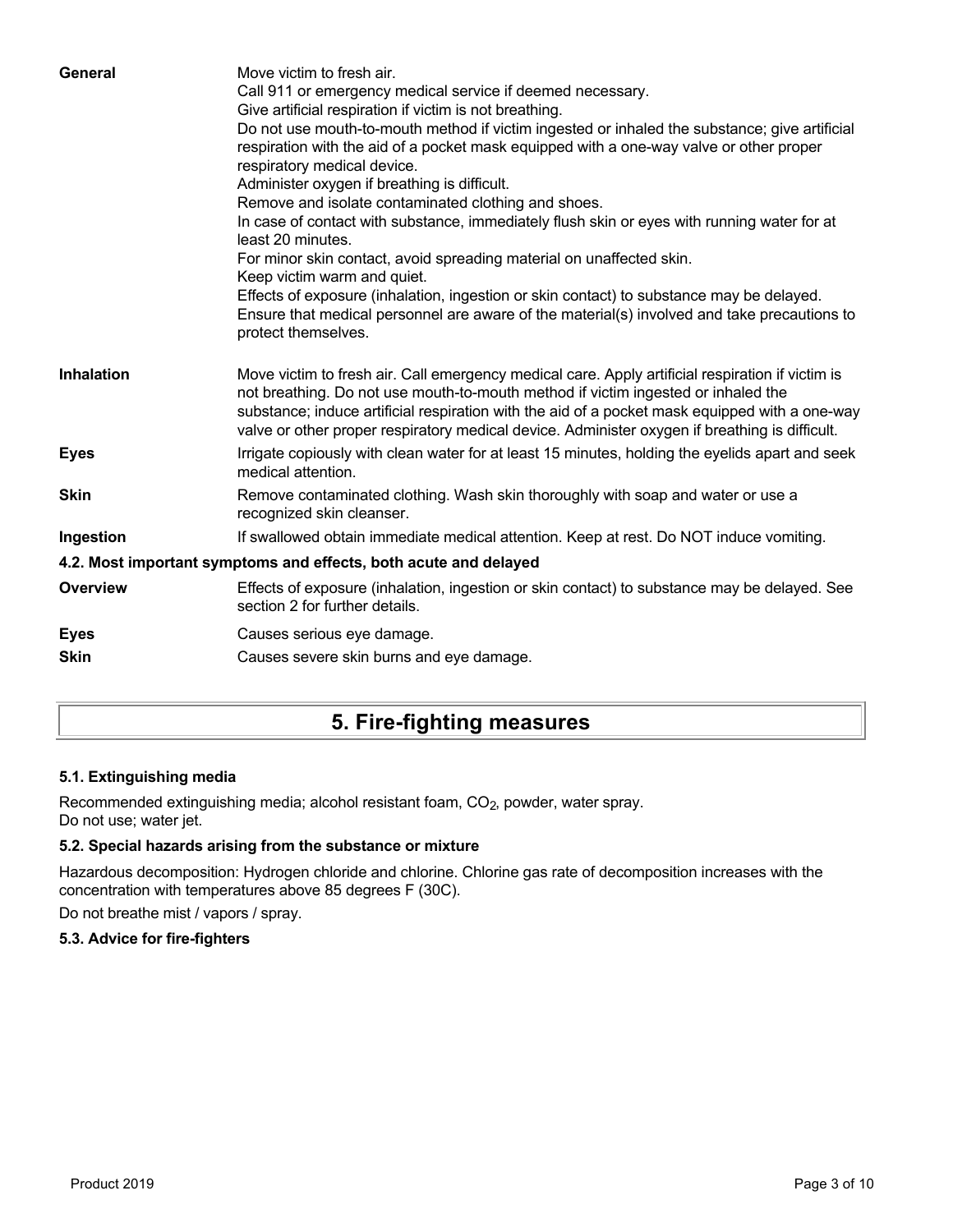Wear positive pressure self-contained breathing apparatus (SCBA).

Wear chemical protective clothing that is specifically recommended by the manufacturer. It may provide little or no thermal protection.

Non-combustible, substance itself does not burn but may decompose upon heating to produce corrosive and/or toxic fumes.

Some are oxidizers and may ignite combustibles (wood, paper, oil, clothing, etc.).

Contact with metals may evolve flammable hydrogen gas.

Containers may explode when heated.

**TOXIC**; inhalation, ingestion or skin contact with material may cause severe injury or death.

Contact with molten substance may cause severe burns to skin and eyes.

Avoid any skin contact.

Effects of contact or inhalation may be delayed.

Fire may produce irritating, corrosive and/or toxic gases.

Runoff from fire control or dilution water may be corrosive and/or toxic and cause pollution.

**ERG Guide No.** 154

## **6. Accidental release measures**

### **6.1. Personal precautions, protective equipment and emergency procedures**

ELIMINATE all ignition sources (no smoking, flares, sparks or flames in immediate area).

Do not touch damaged containers or spilled material unless wearing appropriate protective clothing.

Stop leak if you can do it without risk.

Prevent entry into waterways, sewers, basements or confined areas.

Absorb or cover with dry earth, sand or other non-combustible material and transfer to containers.

DO NOT GET WATER INSIDE CONTAINERS.

#### **6.2. Environmental precautions**

Do not allow spills to enter drains or waterways.

Use good personal hygiene practices. Wash hands before eating, drinking, smoking or using toilet. Promptly remove soiled clothing and wash thoroughly before reuse.

### **6.3. Methods and material for containment and cleaning up**

Keep unauthorized personnel away. Stay upwind. Keep out of low areas. Ventilate enclosed areas.

## **7. Handling and storage**

### **7.1. Precautions for safe handling**

See section 2 for further details. - [Prevention]:

### **7.2. Conditions for safe storage, including any incompatibilities**

Handle containers carefully to prevent damage and spillage.

Incompatible materials: Any acidic material, ammonia, urea, oxidizable materials and metals such as nickel, copper, tin, aluminum and iron.

See section 2 for further details. - [Storage]:

### **7.3. Specific end use(s)**

### No data available.

**8. Exposure controls and personal protection**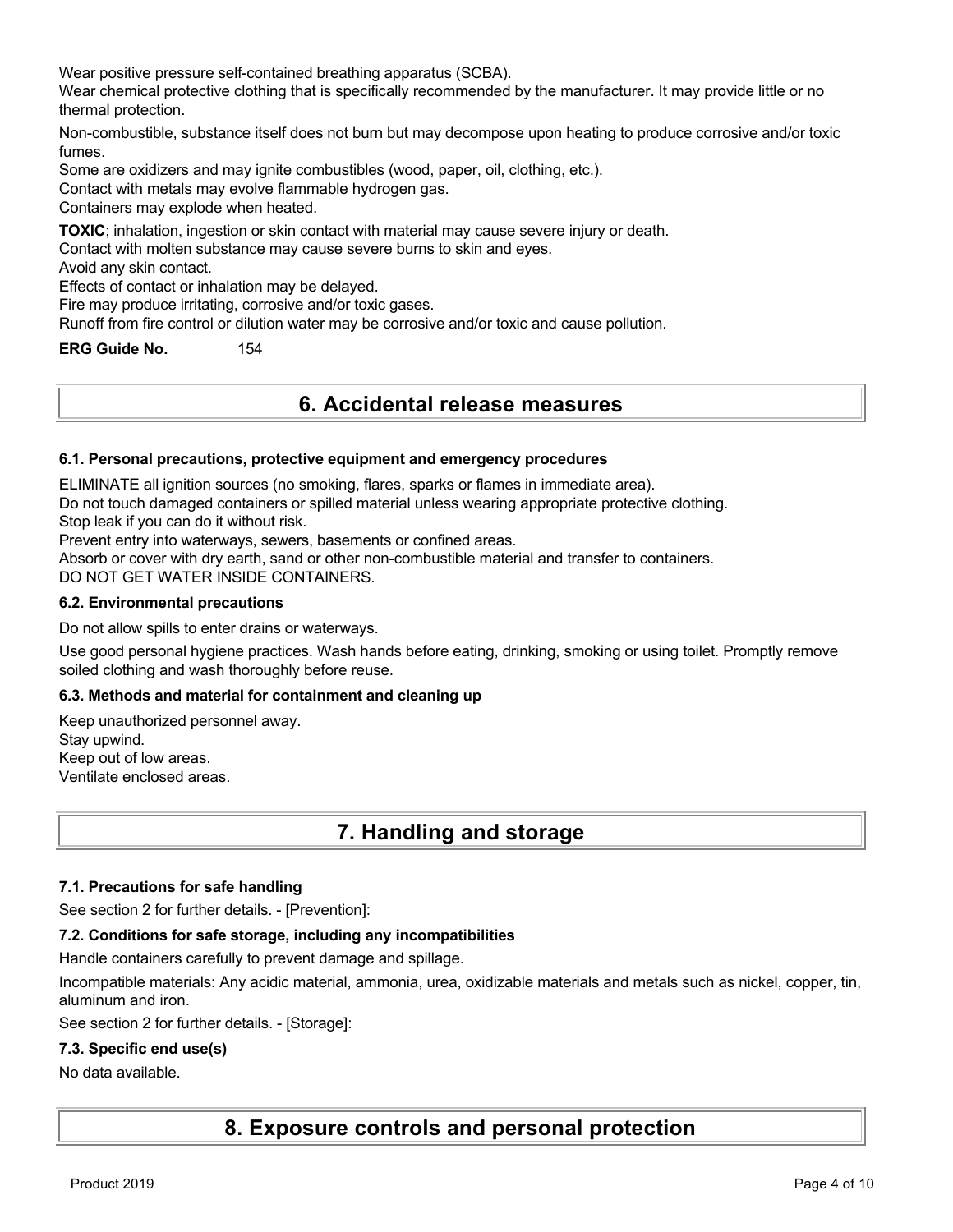## **8.1. Control parameters**

| CAS No.      | Ingredient                      | <b>Source</b> | Value                         |
|--------------|---------------------------------|---------------|-------------------------------|
| 0000064-02-8 | <b>Tetrasodium EDTA</b>         | <b>OSHA</b>   | No Established Limit          |
|              |                                 | ACGIH         | No Established Limit          |
|              |                                 | NIOSH         | No Established Limit          |
|              |                                 | Supplier      | No Established Limit          |
| 0000111-76-2 | Ethylene glycol monobutyl ether | <b>OSHA</b>   | TWA 50 ppm (240 mg/m3) [skin] |
|              |                                 | <b>ACGIH</b>  | TWA: 20 ppmRevised 2003,      |
|              |                                 | NIOSH         | TWA 5 ppm (24 mg/m3) [skin]   |
|              |                                 | Supplier      | No Established Limit          |
| 0001310-73-2 | Sodium hydroxide                | <b>OSHA</b>   | TWA 2 $mg/m3$                 |
|              |                                 | ACGIH         | Ceiling: 2 mg/m3              |
|              |                                 | NIOSH         | $C2$ mg/m3                    |
|              |                                 | Supplier      | No Established Limit          |
| 0001344-09-8 | Sodium silicate                 | <b>OSHA</b>   | No Established Limit          |
|              |                                 | ACGIH         | No Established Limit          |
|              |                                 | <b>NIOSH</b>  | No Established Limit          |
|              |                                 | Supplier      | No Established Limit          |
| 0166736-08-9 | longchain alcohol alkoxylated   | <b>OSHA</b>   | No Established Limit          |
|              |                                 | <b>ACGIH</b>  | No Established Limit          |
|              |                                 | NIOSH         | No Established Limit          |
|              |                                 | Supplier      | No Established Limit          |

### **Exposure**

## **Carcinogen Data**

| CAS No.      | Ingredient                      | <b>Source</b> | Value                                                               |
|--------------|---------------------------------|---------------|---------------------------------------------------------------------|
| 0000064-02-8 | <b>Tetrasodium EDTA</b>         | <b>OSHA</b>   | Select Carcinogen: No                                               |
|              |                                 | <b>NTP</b>    | Known: No; Suspected: No                                            |
|              |                                 | <b>IARC</b>   | Group 1: No; Group 2a: No; Group 2b: No; Group 3: No; Group 4: No;  |
| 0000111-76-2 | Ethylene glycol monobutyl ether | <b>OSHA</b>   | Select Carcinogen: No                                               |
|              |                                 | <b>NTP</b>    | Known: No; Suspected: No                                            |
|              |                                 | <b>IARC</b>   | Group 1: No; Group 2a: No; Group 2b: No; Group 3: Yes; Group 4: No; |
| 0001310-73-2 | Sodium hydroxide                | <b>OSHA</b>   | Select Carcinogen: No                                               |
|              |                                 | <b>NTP</b>    | Known: No; Suspected: No                                            |
|              |                                 | <b>IARC</b>   | Group 1: No; Group 2a: No; Group 2b: No; Group 3: No; Group 4: No;  |
| 0001344-09-8 | Sodium silicate                 | <b>OSHA</b>   | Select Carcinogen: No                                               |
|              |                                 | <b>NTP</b>    | Known: No; Suspected: No                                            |
|              |                                 | <b>IARC</b>   | Group 1: No; Group 2a: No; Group 2b: No; Group 3: No; Group 4: No;  |
| 0166736-08-9 | longchain alcohol alkoxylated   | <b>OSHA</b>   | Select Carcinogen: No                                               |
|              |                                 | <b>NTP</b>    | Known: No; Suspected: No                                            |
|              |                                 | <b>IARC</b>   | Group 1: No; Group 2a: No; Group 2b: No; Group 3: No; Group 4: No;  |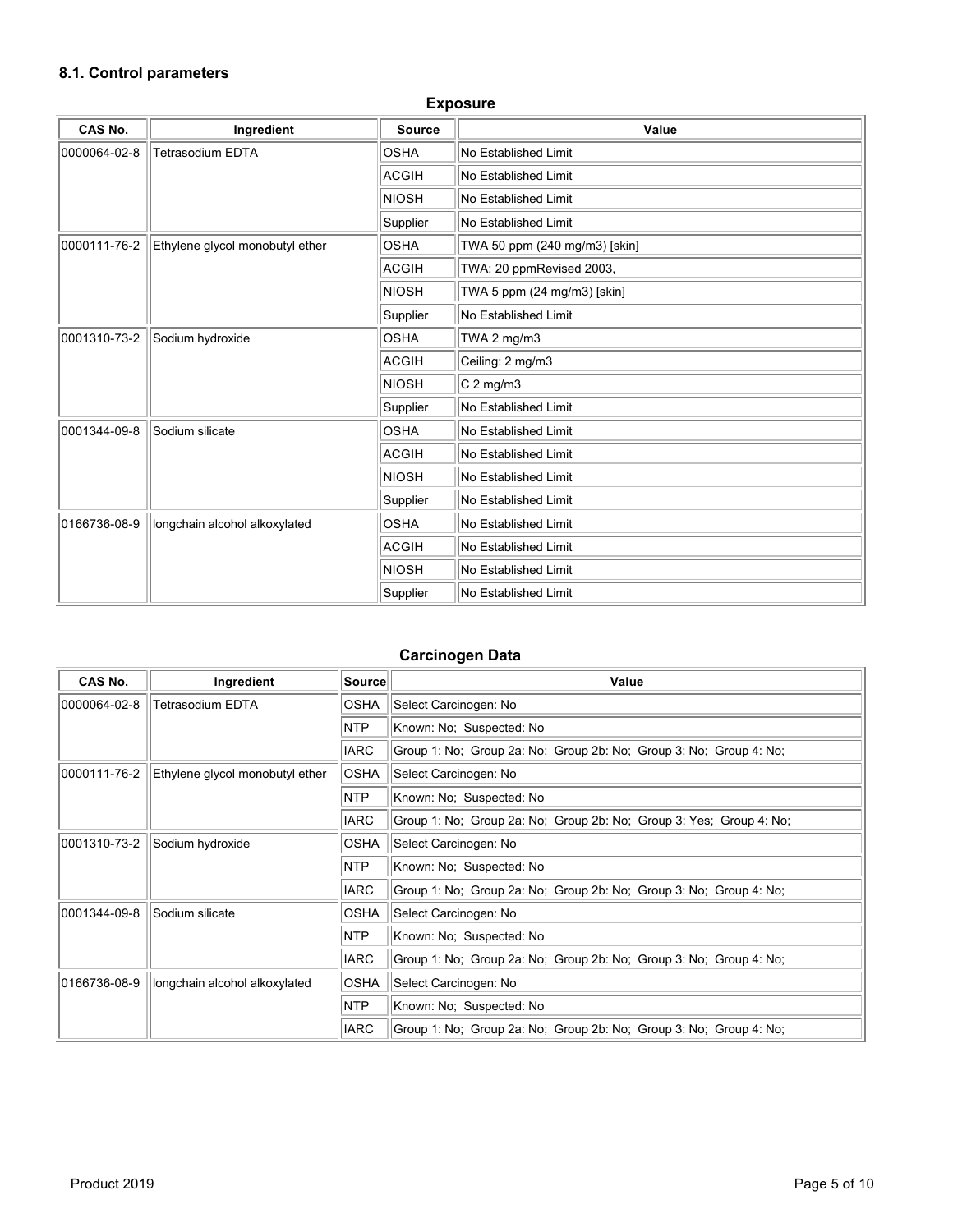### **8.2. Exposure controls**

| <b>Respiratory</b>          | Use NIOSH/MSHA approved respirator, following manufacturer's recommendations when<br>concentrations exceed permissible exposure limits.                                                                                                                                                                                                |
|-----------------------------|----------------------------------------------------------------------------------------------------------------------------------------------------------------------------------------------------------------------------------------------------------------------------------------------------------------------------------------|
| <b>Eyes</b>                 | Wear safety glasses with side shields to protect the eyes. An eye wash station is suggested<br>as a good workplace practice.                                                                                                                                                                                                           |
| <b>Skin</b>                 | Chemical resistant clothing such as coveralls/apron boots should be worn. Chemical<br><b>Impervious Gloves</b>                                                                                                                                                                                                                         |
| <b>Engineering Controls</b> | Provide adequate ventilation. Where reasonably practicable this should be achieved by the<br>use of local exhaust ventilation and good general extraction. If these are not sufficient to<br>maintain concentrations of particulates and any vapor below occupational exposure limits<br>suitable respiratory protection must be worn. |
| <b>Other Work Practices</b> | Use good personal hygiene practices. Wash hands before eating, drinking, smoking or using<br>toilet. Promptly remove soiled clothing and wash thoroughly before reuse.                                                                                                                                                                 |

See section 2 for further details. - [Prevention]:

# **9. Physical and chemical properties**

| Appearance                                         | Light yellow Thin liquid                   |
|----------------------------------------------------|--------------------------------------------|
| Odor                                               | Mild                                       |
| <b>Odor threshold</b>                              | Not Measured                               |
| рH                                                 | $12.5 - 13.9$                              |
| Melting point / freezing point                     | Not Measured                               |
| Initial boiling point and boiling range            | >212 deg F                                 |
| <b>Flash Point</b>                                 | >200 degrees F PMCC (non-flammable)        |
| Evaporation rate (Ether = 1)                       | 0.33                                       |
| <b>Flammability (solid, gas)</b>                   | Not Applicable                             |
| Upper/lower flammability or explosive<br>limits    | Lower Explosive Limit: Not Measured        |
|                                                    | <b>Upper Explosive Limit: Not Measured</b> |
|                                                    |                                            |
| Vapor pressure (Pa)                                | Not Determined                             |
| <b>Vapor Density</b>                               | Not Determined                             |
| <b>Specific Gravity</b>                            | 1.064 - 1.086                              |
| <b>Solubility in Water</b>                         | Not Measured                               |
| Partition coefficient n-octanol/water (Log<br>Kow) | Not Measured                               |
| <b>Auto-ignition temperature</b>                   | Not Measured                               |
| <b>Decomposition temperature</b>                   | Not Measured                               |
| <b>Viscosity (cSt)</b>                             | Not Measured                               |
| <b>Foaming</b>                                     | Moderate                                   |
| 9.2. Other information                             |                                            |

No other relevant information.

# **10. Stability and reactivity**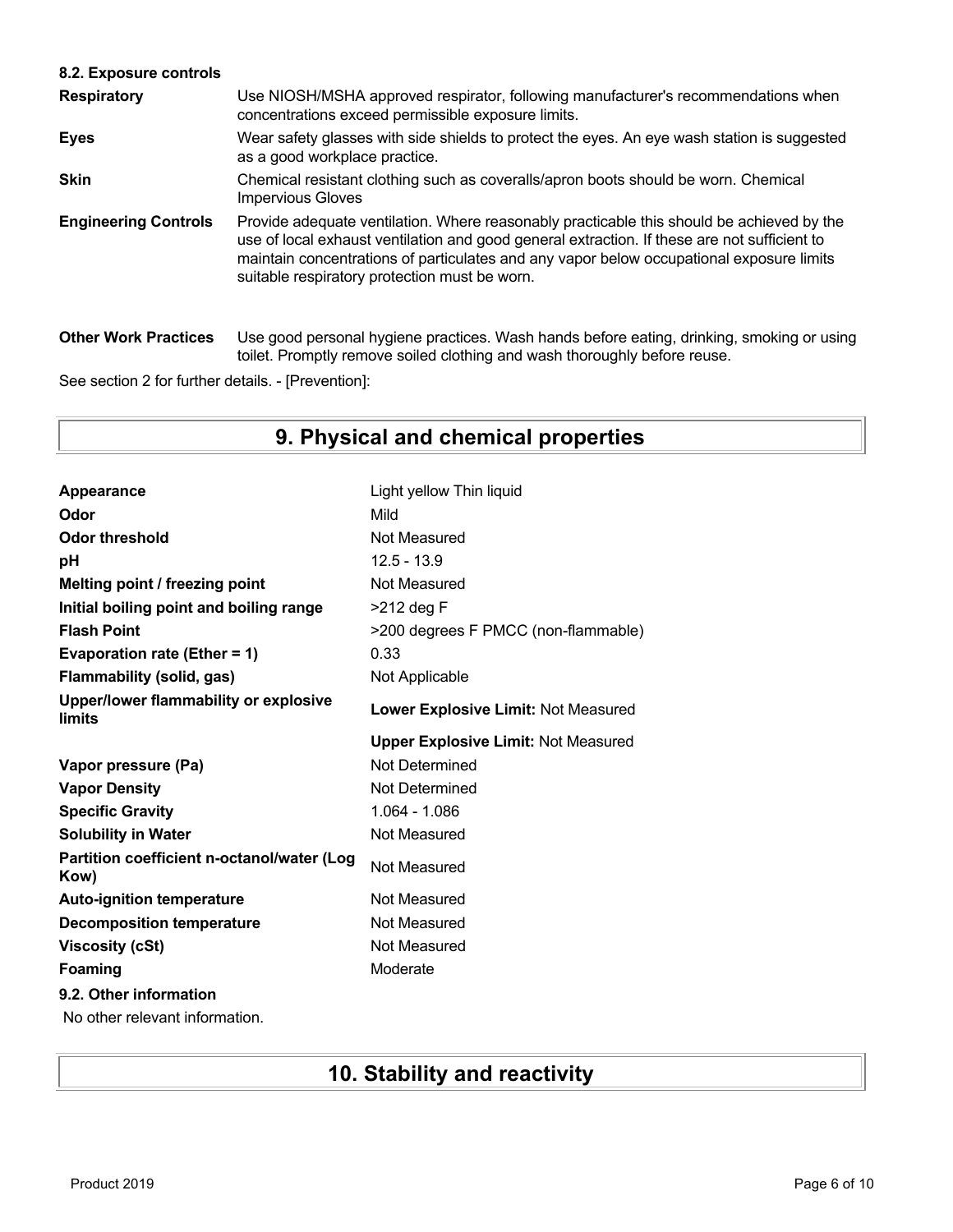### **10.1. Reactivity**

Hazardous Polymerization will not occur.

### **10.2. Chemical stability**

Stable under normal circumstances.

### **10.3. Possibility of hazardous reactions**

No data available.

### **10.4. Conditions to avoid**

No data available.

### **10.5. Incompatible materials**

Any acidic material, ammonia, urea, oxidizable materials and metals such as nickel, copper, tin, aluminum and iron.

### **10.6. Hazardous decomposition products**

Hydrogen chloride and chlorine. Chlorine gas rate of decomposition increases with the concentration with temperatures above 85 degrees F (30C).

## **11. Toxicological information**

### **Acute toxicity**

| Ingredient                                    | Oral LD50,<br>mg/kg                      | Skin LD50.<br>mg/kg                      | <b>Inhalation</b><br>Vapor LD50,<br>mg/L/4hr | <b>Inhalation</b><br>Dust/Mist LD50.<br>mq/L/4hr | <b>Inhalation</b><br>Gas LD50,<br>ppm |
|-----------------------------------------------|------------------------------------------|------------------------------------------|----------------------------------------------|--------------------------------------------------|---------------------------------------|
| Sodium hydroxide - (1310-73-2)                | 6,600.00,<br>Mouse -<br>Category: NA     | 1,350.00,<br>Rabbit -<br>Category: 4     | 600.00, Mouse<br>- Category: NA              | No data available                                | No data<br>available                  |
| Tetrasodium EDTA - (64-02-8)                  | 1,000.00, Rat -<br>Category: 4           | No data<br>available                     | No data<br>available                         | No data availablel                               | No data<br>available                  |
| Ethylene glycol monobutyl ether - (111-76-2)  | 1,414.00,<br>Guinea Pig -<br>Category: 4 | 1.200.00.<br>Guinea Pig -<br>Category: 4 | 173.00, Guinea<br>Pig - Category:<br>NA.     | No data availablel                               | No data<br>available                  |
| longchain alcohol alkoxylated - (166736-08-9) | No data<br>available                     | No data<br>available                     | No data<br>available                         | No data availablel                               | No data<br>available                  |
| Sodium silicate - (1344-09-8)                 | $>2,000.00$ , Rat -<br>Category: 5       | No data<br>available                     | No data<br>available                         | No data availablel                               | No data<br>available                  |

Note: When no route specific LD50 data is available for an acute toxin, the converted acute toxicity point estimate was used in the calculation of the product's ATE (Acute Toxicity Estimate).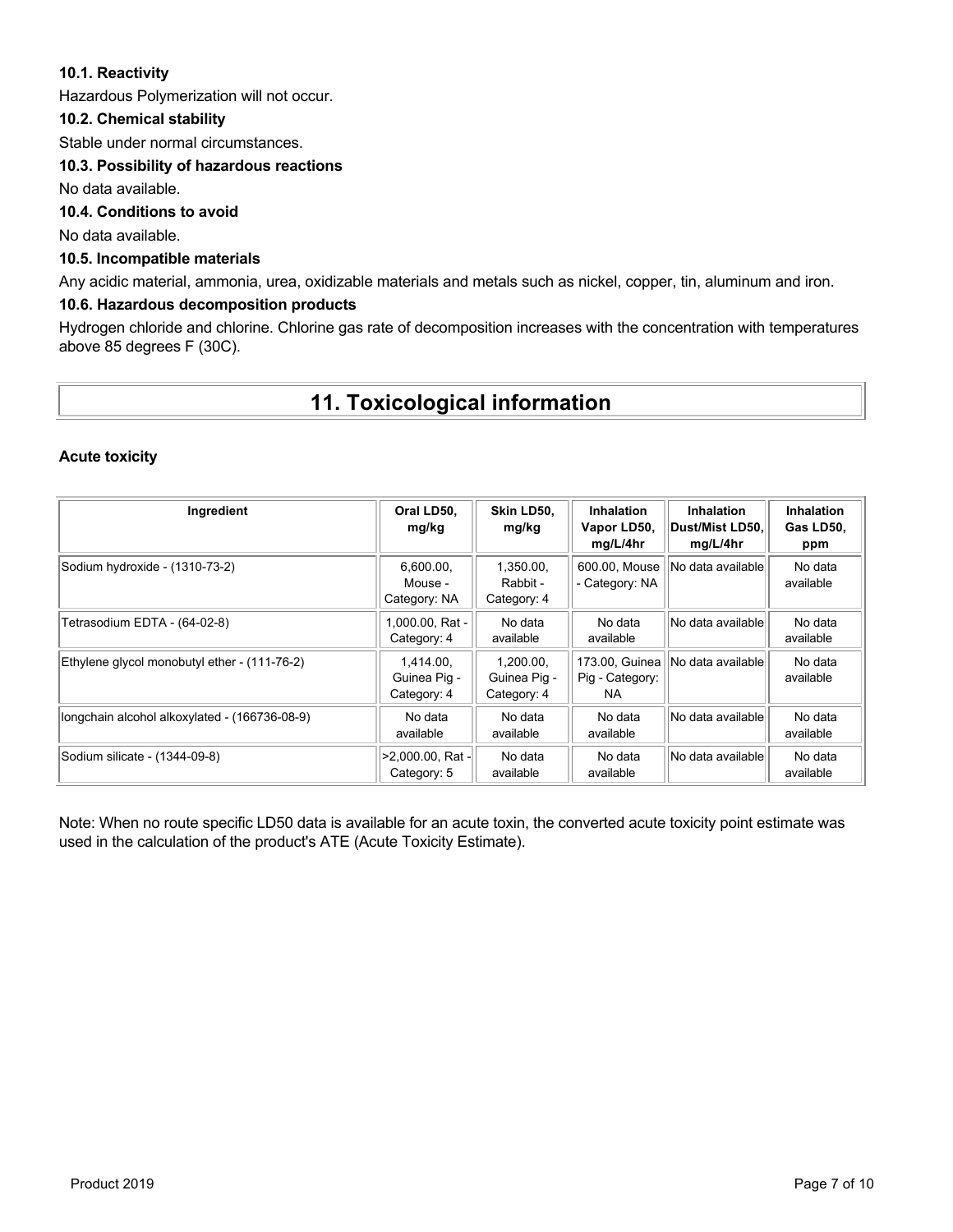| <b>Classification</b>         | Category | <b>Hazard Description</b>                |
|-------------------------------|----------|------------------------------------------|
| Acute toxicity (oral)         |          | Not Applicable                           |
| Acute toxicity (dermal)       |          | Not Applicable                           |
| Acute toxicity (inhalation)   |          | Not Applicable                           |
| Skin corrosion/irritation     | 1B       | Causes severe skin burns and eye damage. |
| Serious eye damage/irritation |          | Causes serious eye damage.               |
| Respiratory sensitization     |          | Not Applicable                           |
| Skin sensitization            |          | Not Applicable                           |
| Germ cell mutagenicity        |          | Not Applicable                           |
| Carcinogenicity               |          | Not Applicable                           |
| Reproductive toxicity         |          | Not Applicable                           |
| STOT-single exposure          |          | Not Applicable                           |
| STOT-repeated exposure        |          | Not Applicable                           |
| Aspiration hazard             |          | Not Applicable                           |

# **12. Ecological information**

### **12.1. Toxicity**

The preparation has been assessed following the conventional method of the Dangerous Preparations Directive 1999/45/EC and GHS and is not classified as dangerous for the environment, but contains substance(s) dangerous for the environment. See section 3 for details

### **Aquatic Ecotoxicity**

| Ingredient                                    | 96 hr LC50 fish.<br>mg/l       | 48 hr EC50 crustacea.<br>mg/l | ErC50 algae,<br>mg/l                       |
|-----------------------------------------------|--------------------------------|-------------------------------|--------------------------------------------|
| Sodium hydroxide - (1310-73-2)                | 196.00, Poecilia reticulata    | 40.38, Ceriodaphnia<br>dubia  | Not Available                              |
| Tetrasodium EDTA - (64-02-8)                  | 486.00, Lepomis<br>macrochirus | 610.00, Daphnia magna         | 100.00 (72 hr), Scenedesmus<br>subspicatus |
| Ethylene glycol monobutyl ether - (111-76-2)  | 220.00, Fish (Piscis)          | 1,000.00, Daphnia magna       | Not Available                              |
| longchain alcohol alkoxylated - (166736-08-9) | Not Available                  | Not Available                 | Not Available                              |
| Sodium silicate - (1344-09-8)                 | 301.00, Lepomis<br>macrochirus | 216.00, Daphnia magna         | Not Available                              |

### **12.2. Persistence and degradability**

There is no data available on the preparation itself.

### **12.3. Bioaccumulative potential**

Not Measured

### **12.4. Mobility in soil**

No data available.

### **12.5. Results of PBT and vPvB assessment**

This product contains no PBT/vPvB chemicals.

### **12.6. Other adverse effects**

No data available.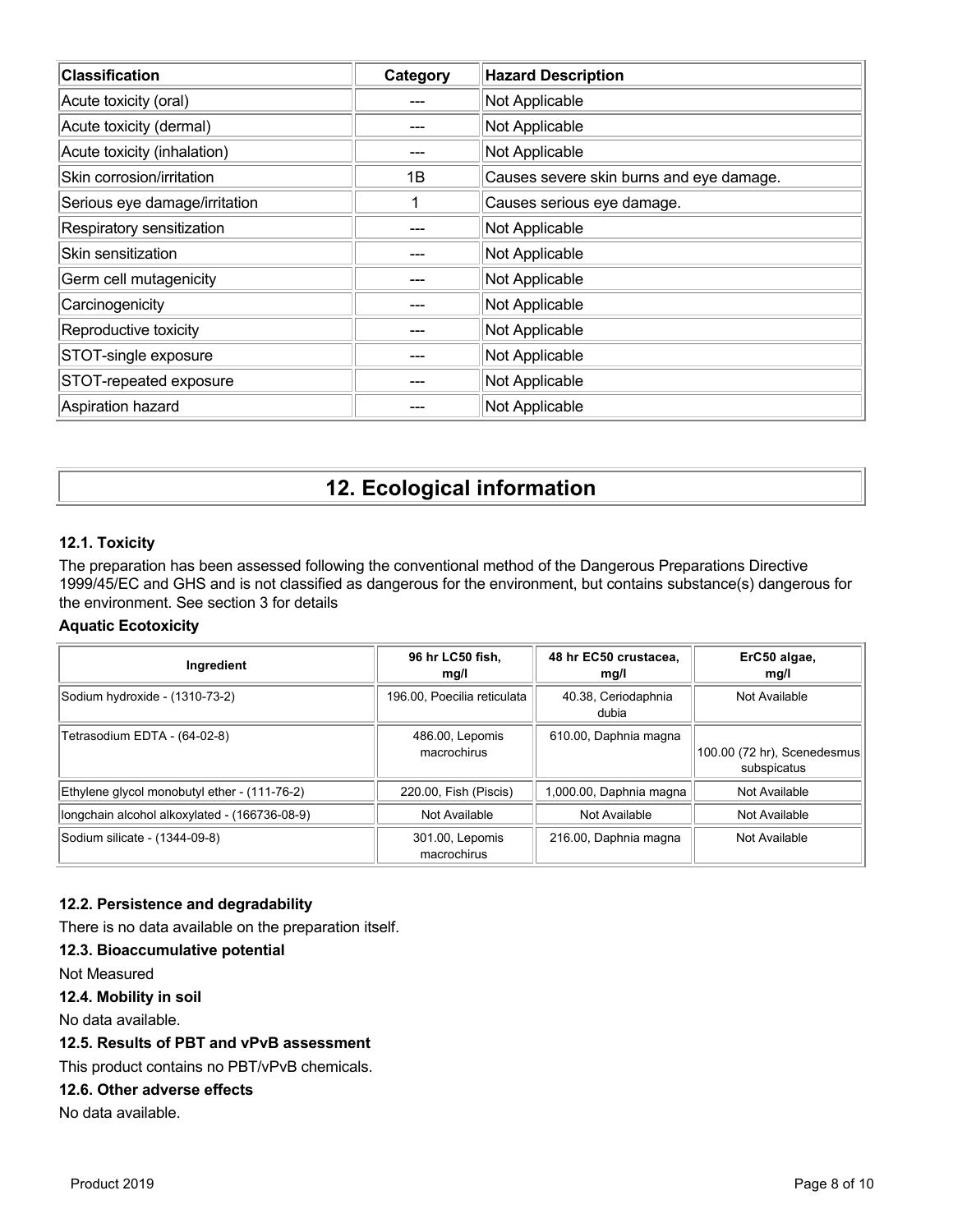# **13. Disposal considerations**

### **13.1. Waste treatment methods**

Observe all federal, state and local regulations when disposing of this substance.

## **14. Transport information**

**14.1. UN number** NA1760 **14.2. UN proper shipping name** Compound, Cleaning, Liquid, (Sodium Hydroxide) **14.3. Transport hazard class(es)** 8 **14.4. Packing group III** 

## **15. Regulatory information**

| <b>Regulatory Overview</b>                          | The regulatory data in Section 15 is not intended to be all-inclusive, only selected regulations<br>are represented. |
|-----------------------------------------------------|----------------------------------------------------------------------------------------------------------------------|
| <b>Toxic Substance</b><br><b>Control Act (TSCA)</b> | All components of this material are either listed or exempt from listing on the TSCA Inventory.                      |
| <b>WHMIS Classification</b>                         | D <sub>2</sub> B F                                                                                                   |
| <b>US EPA Tier II Hazards</b>                       | Fire: No                                                                                                             |

**Sudden Release of Pressure:** No **Reactive:** No **Immediate (Acute):** Yes **Delayed (Chronic):** No

### **EPCRA 311/312 Chemicals and RQs (lbs):**

Sodium hydroxide ( 1,000.00)

**EPCRA 302 Extremely Hazardous :** (No Product Ingredients Listed)

### **EPCRA 313 Toxic Chemicals:**

Ethylene glycol monobutyl ether

- **Proposition 65 Carcinogens (>0.0%):** (No Product Ingredients Listed)
- **Proposition 65 Developmental Toxins (>0.0%):** (No Product Ingredients Listed)
- **Proposition 65 Female Repro Toxins (>0.0%):** (No Product Ingredients Listed)
- **Proposition 65 Male Repro Toxins (>0.0%):** (No Product Ingredients Listed)

### **N.J. RTK Substances (>1%):**

Ethylene glycol monobutyl ether

Sodium hydroxide

### **Penn RTK Substances (>1%):**

Ethylene glycol monobutyl ether Sodium hydroxide